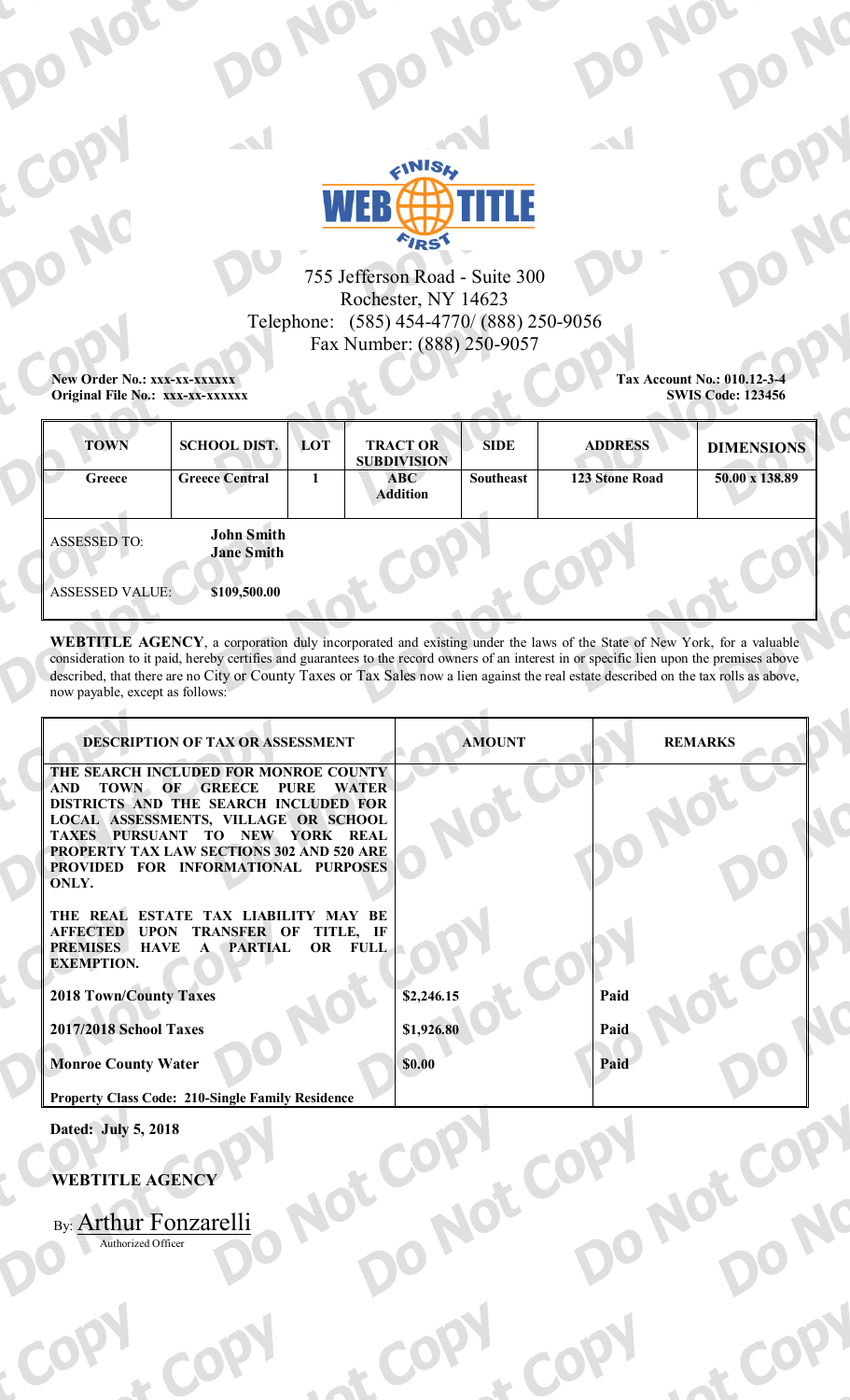

# 755 Jefferson Road - Suite 300 Rochester, NY 14623

A Corporation duly incorporated under the Laws of the State of New York, for a valuable consideration to it paid, does hereby certify and guarantee, that upon the examination of the Indexes to Bankruptcy Proceedings and to Orders Appointing Receivers in the Office of the Clerk of the United States District Court for the Western District of New York against the following names, for the respective periods of time as listed below, and for six months prior and subsequent to each such period, and finds nothing except as set out herein.

**NAME** 

John A. Smith **Jane B. Smith** 

**FROM January 1, 1998 January 1, 1998** 

**TO December 15, 2004 Date** 

**SEE SCHEDULE "A" ATTACHED HEREWITH FOR BANKRUPTCY INFORMATION** 

In Witness Whereof WebTitle Agency has caused these presents to be signed by its duly authorized officer this 5th day of July, 2018 at 8:59 A.M.

New Order No.: xxx-xx-xxxxxx Original File No.: xxx-xx-xxxxxx

# **WEBTITLE AGENCY**

By: Arthur Fonzarelli Authorized Officer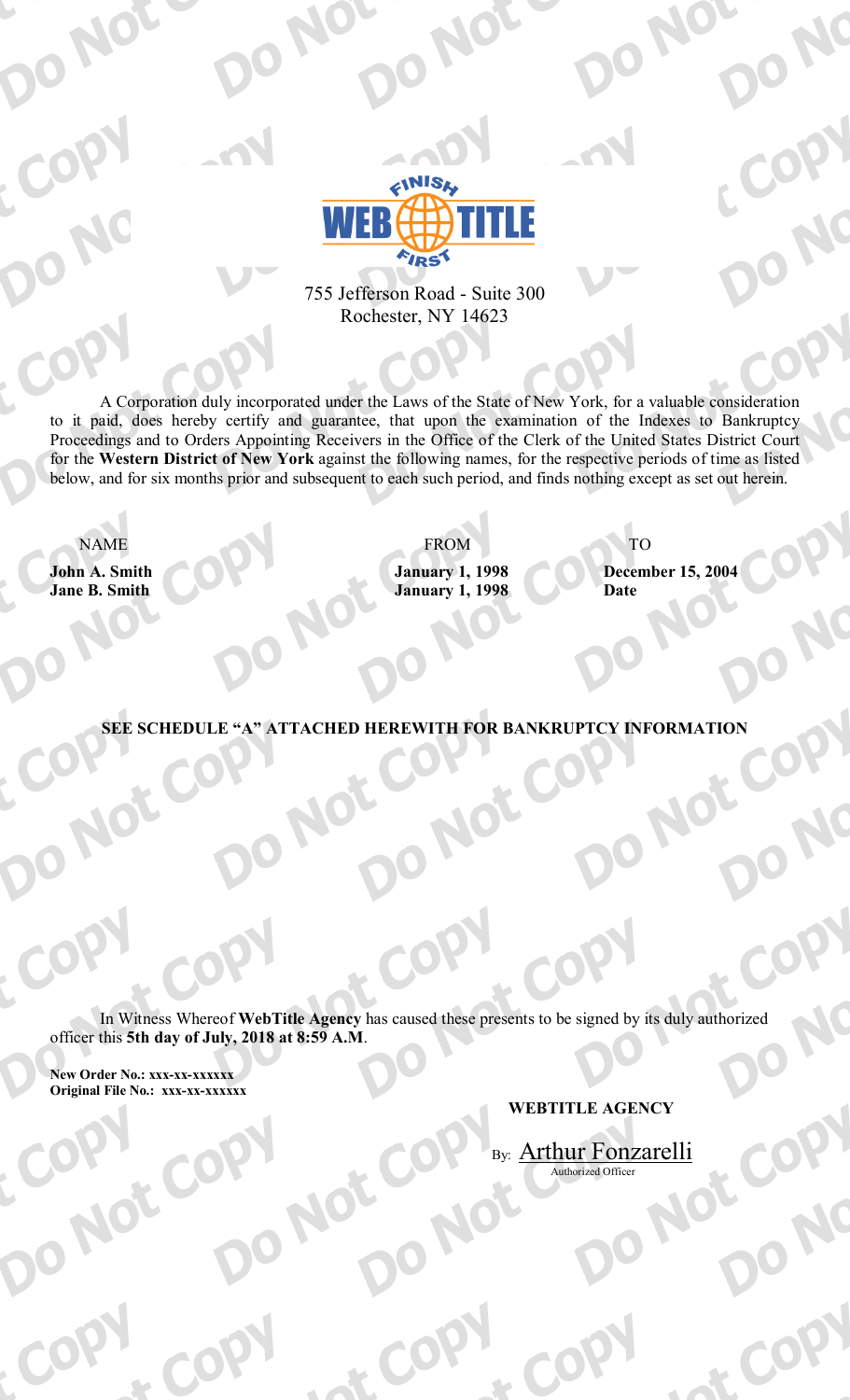## **SCHEDULE "A"**

## **EXCEPT:**

**Case Name: Case Number: Chapter:** Date Filed: **Date Discharged: Date Terminated: County:** 

John A. Smith, ss# xxx-xx-1234 and Jane B. Smith, ss# xxx-xx-5678 1-23-45678-ABC

**August 6, 1998 November 13, 1998 December 16, 1998** Date of Last Filing: December 16, 1998 Livingston

 $\overline{7}$ 

### **EXCEPT:**

**Case Name: Case Number: Chapter: Date Filed: Date Discharged: Date Terminated: Date of Last Filing:** County:

Grady L. Smith, ss# xxx-xx-4321 and Jean M. Smith, ss# xxx-xx-8765 1-34-56789-BCD 7 **June 16, 1998 September 23, 1998 October 6, 1998 September 25, 2012** Erie

IOT

#### **EXCEPT:**

Jean W. Smith, ss# xxx-xx-9874 and Joyce A. Smith, ss# xxx-xx-6789 **Case Name: Case Number:** 1-65-345678-CDE Chapter: 13 May 14, 1998 **Date Filed: Date Discharged: September 13, 1999 September 24, 1999 Date Terminated:** Date of Last Filing: July 6, 2000 **County:** Erie

### **EXCEPT:**

**Case Name: Case Number: Chapter: Date Filed: Date Discharged: Date Terminated:** Date of Last Filing: **County:** Erie

Irving M. Smith, ss# xxx-xx0123 and Jeanne M. Smith, ss# xxx-xx-3210 1-02-345678-EDF **June 12, 2002 September 18, 2002 October 8, 2002 October 8, 2002**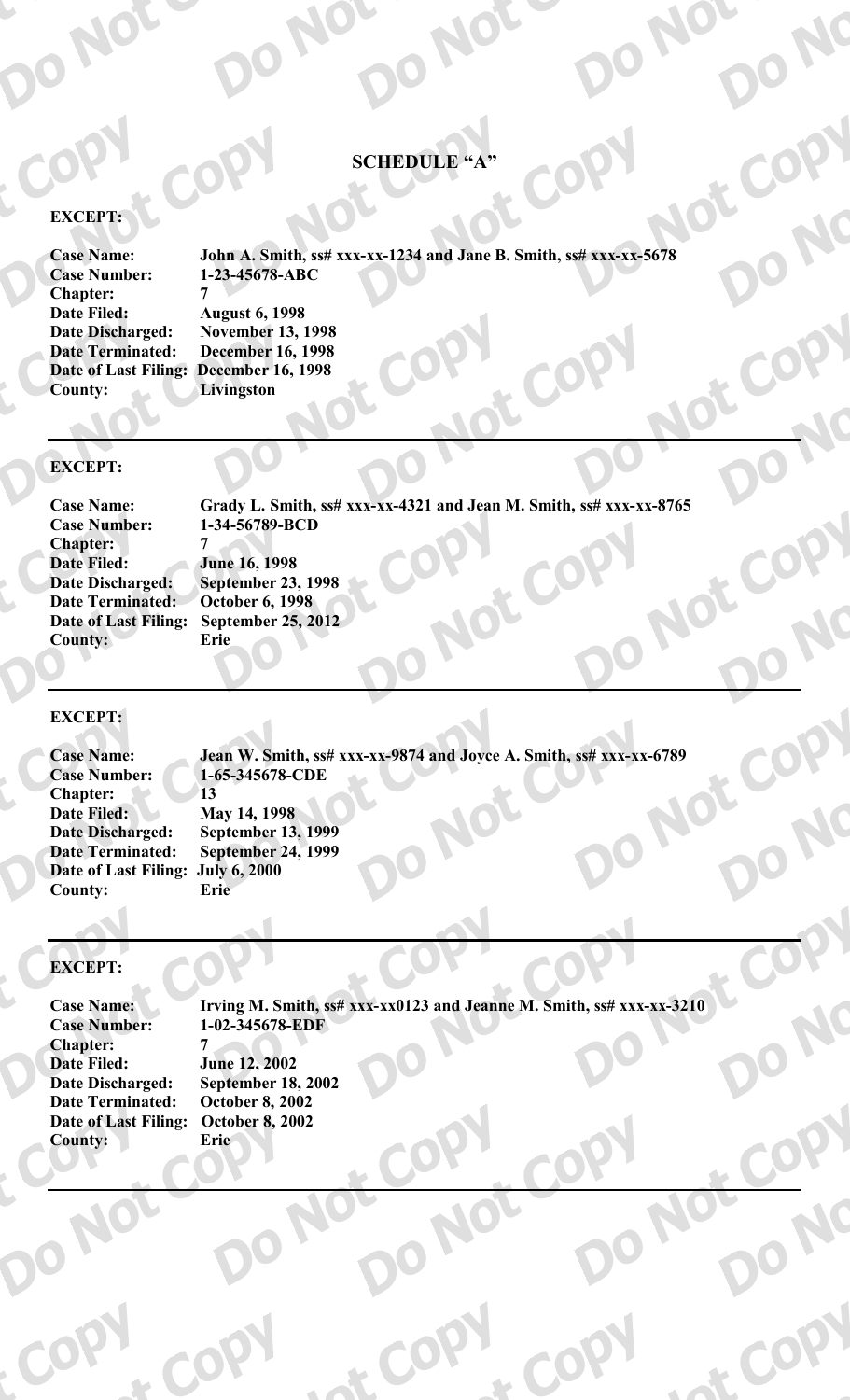# **EXCEPT:**

**Case Name: Case Number: Chapter:** Date Filed: **Debtor Dismissed: Date Terminated:** Date of Last Filing: **County:** 

Samuel M. Hagar, ss# xxx-xx-8765 1-10-11009-MJK  $13$ **March 18, 2010 October 24, 2013 April 25, 2014** April 25, 2014 **Niagara** 

### **EXCEPT:**

**Case Name: Case Number: Chapter: Date Filed: Date Discharged: Date Terminated:** Date of Last Filing: November 22, 2011 **County:** 

John E. Smith, ss# xxx-xx-1111 and Jane M. Smith, ss# xxx-xx-2222 1-02-02338-CLB 13 **March 12, 2007** October 13, 2011 **November 22, 2011 Cattaraugus** 

### **EXCEPT:**

**Case Name:** William W. Smith, Sr., ss# xxx-xx-3333 and Jeannie M. Smith, ss# xxx-xx-4444 1-07-265850-JLK **Case Number: Chapter:** 7 **Date Filed:** May 11, 2007 **Date Discharged: August 24, 2007** Date Terminated: **December 29, 2009** Date of Last Filing: January 20, 2010 Monroe **County:** 

### **EXCEPT:**

**Case Name: Case Number: Chapter:** Date Filed: **Date Discharged: Date Terminated: Date of Last Filing: County:** 

Justin Hayes Smith, ss# xxx-xx-5555 and Jean Nareau Smith, ss# xxx-xx-6666 1-07-04879-CBB 7

**March 7, 2007 June 21, 2007 July 3, 2007 August 15, 2007 Allegany**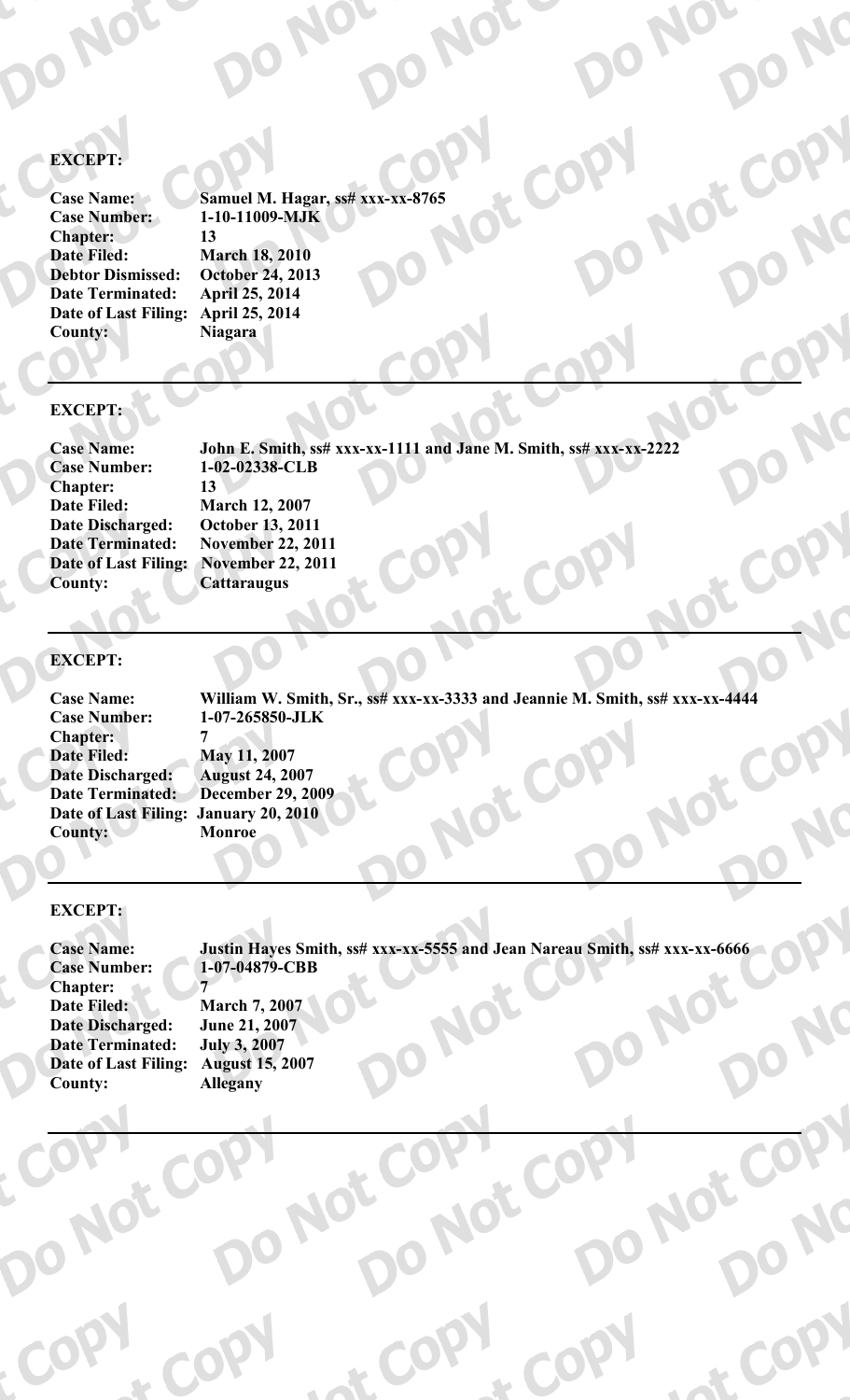## **ABSTRACT OF TITLE**

TО

# **LOT NO. 16**

**ABC ADDITION** 

SOUTHEAST SIDE OF STONE ROAD

# **TOWN OF GREECE**

### **COUNTY OF MONROE**

---MAPS---

Liber 71 of Maps, Page 24 SBL NO.: 060.74-6-5

**Thomas R. Miller** and Donna Marie Miller, his wife

**Warranty Deed** 

Dated December 13, 1963 **December 13, 1963** Ack. **December 13, 1963** Rec.

- To -

**Frederick W. Smith and** Jeanne R. Smith, his wife Liber 3527 of Deeds, page 251

Conveys

ALL THAT TRACT OR PARCEL OF LAND situate in the Town of Greece, County of Monroe and State of New York, being Lot No. 16 as shown on a map of STONECROPT ADDITION, a subdivision of the John S. Wright farm, made by Hovenor and Weller, Inc., Surveyors, in July, 1927, and filed in the Monroe County Clerk's Office in Liber 71 of Maps, at page 24, to which map reference is made for a more particular description.

Subject to covenants, easements and restrictions of record in the Zonroe County Clerk's office affecting the premises herein.

Being the same premises conveyed to parties of the first part by deed recorded in the Monroe County Clerk's office in Liber 3210 of Deeds at page 578

Subject to an assumed mortgage now discharged of record November 21, 2001 in Liber 2529 of Discharges, Page 629.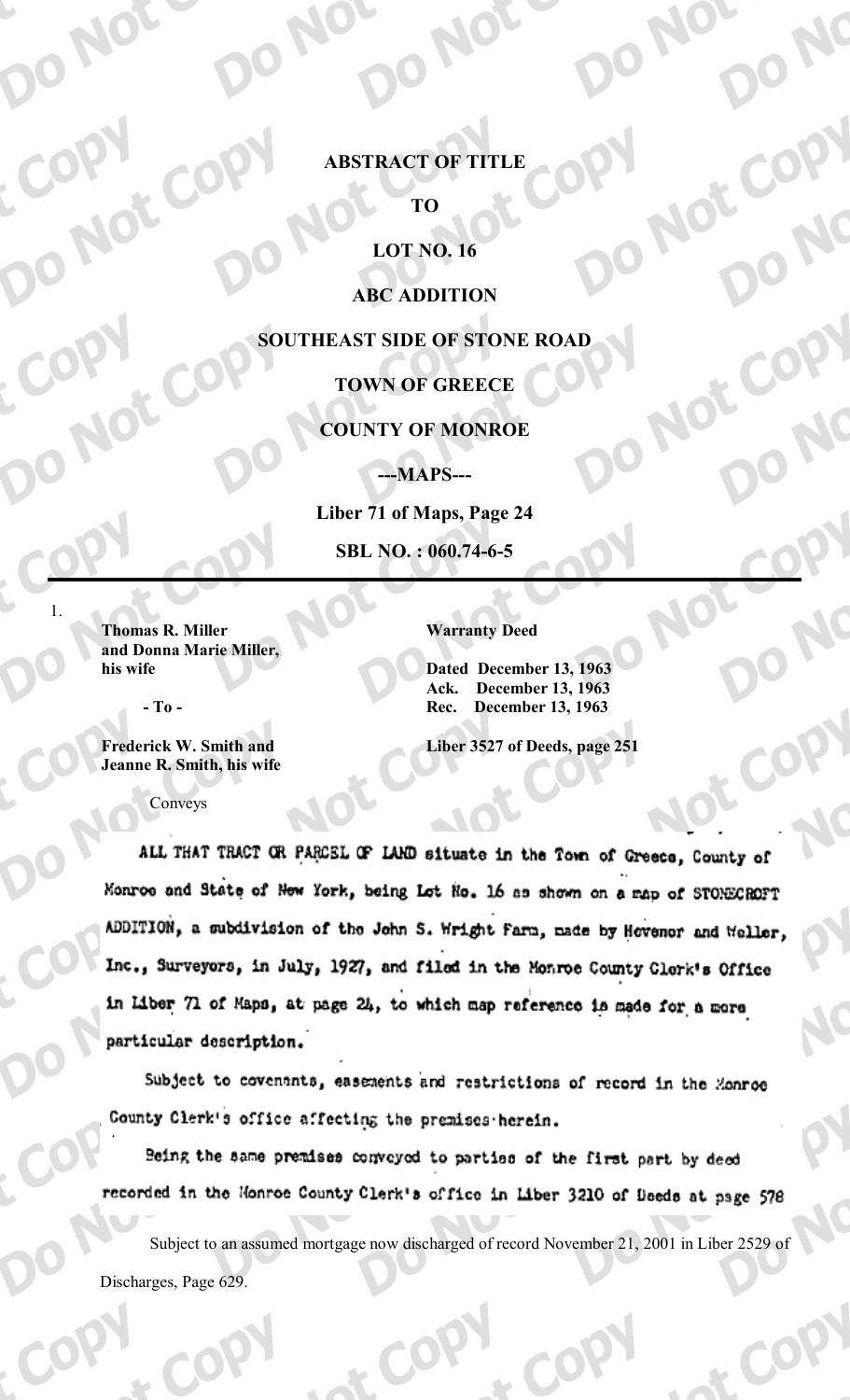**Contains Lien Fund Clause.** 

Revenue Stamps: \$7.15

NOTE: Set out for descriptive purposes only.

Surrogates Note: Court Proceedings indexed in File #2005-150, show that Frederick W. Smith died testate on December 15, 2004 leaving him surviving his widow, Jeanne R. Smith. Letters of Testamentary were issued to Jeanne R. Smith on January 20, 2005.

Transfer Tax Deposition lists real property as follows: 123 Stone Road, Rochester, New York 14616.

**Jeanne R. Smith** 

 $-$  To  $-$ 

 $\overline{2}$ 

 $\overline{\mathcal{L}}$ 

Frederick W. Smith

**Power of Attorney** 

Dated October 1, 1997 **Ack.** October 1, 1997 **Rec.** January 8, 2010

Liber 10834 of Deeds, page 216

Party of the first part appoints party of the second part, her attorney-in-fact to act in her name, place and stead with respect to real estate transactions and etc. With full and unqualified authority to delegate any or all of the foregoing powers to any person or persons whom her attorney-in-fact shall select. This power of attorney shall not be affected by any subsequent disability or incompetency of the principal.

**State of New York Supreme Court Monroe County** 

Citifinancial, Inc. 1900 Empire Blvd. Webster, New York 14580

**VS** 

**Jeannine Smith 123 Woodward Avenue Rochester, New York 14609**  Judgment

**Amount: \$2,097.54** 

**Index No.: I2011234567** 

Perfected: January 10, 2011 Docketed: February 14, 2011

**Attorney: Robert B. Gitlin, Esq.** 

NOTE: Partially satisfied recorded May 10, 2017 of \$1,619.16 only.